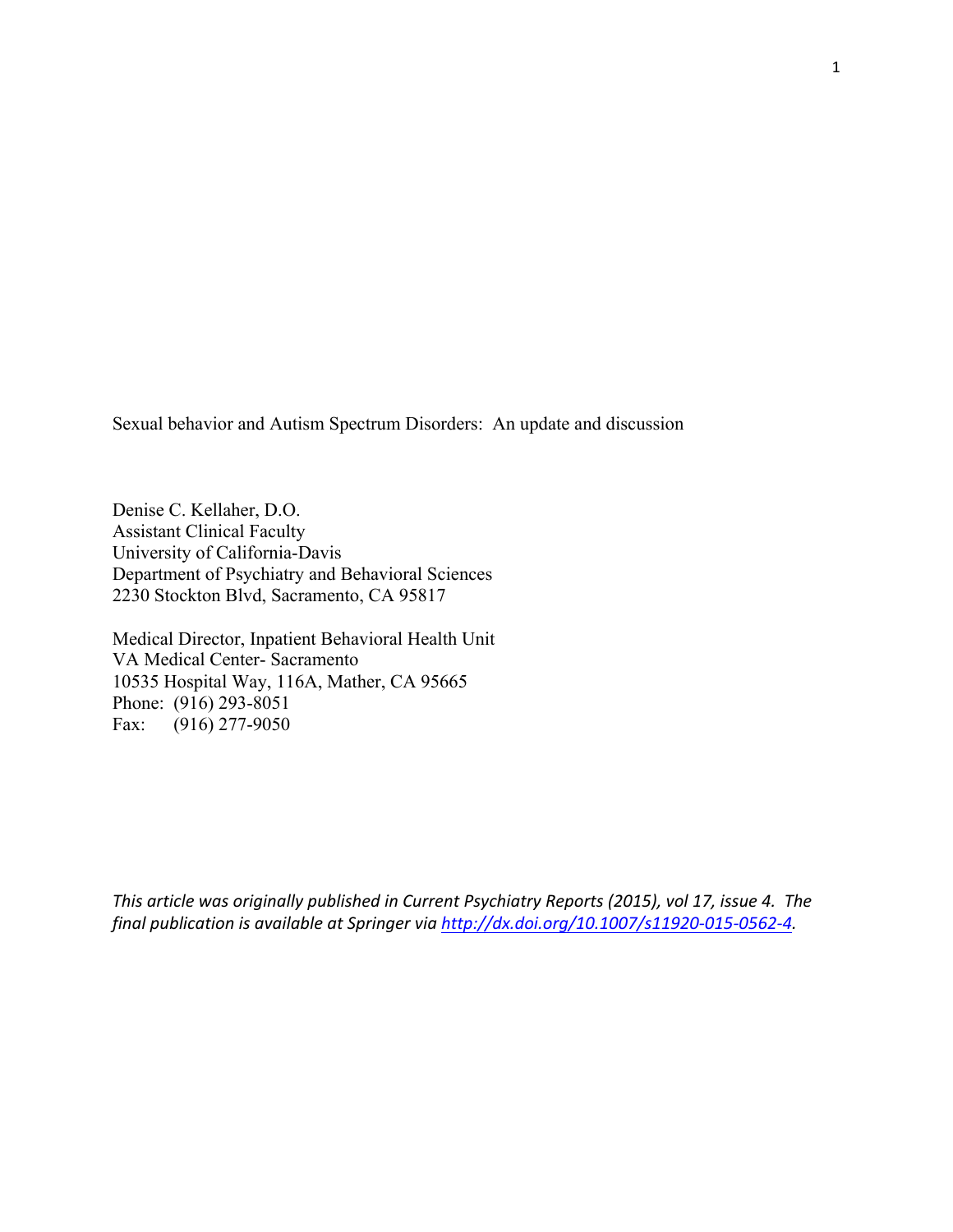#### **Abstract**

In the last few years, we have gained a deeper understanding about sexuality among individuals with Autism Spectrum Disorder (ASD). Greater interest in this subject and improvements in the empirical study of ASD populations are driving this enlightenment. The data is dispelling antiquated notions that ASD individuals are asexual, sexually unknowledgeable and inexperienced, and/or disinterested in relationships. We still have a ways to go in examining deviant sexual behaviors among ASD individuals. This manuscript provides an update on sexuality research in ASD in the last few years. This is accompanied by a discussion of the deviant sexual behaviors observed among some ASD individuals.

**Keywords**: Autism Spectrum; sexuality; sensory interests; deviant sexual behaviors.

## **Introduction**

About a decade after the official entry of Infantile Autism in the Diagnostic and Statistical Manual of Mental Disorders, Third Edition (DSM-III) in 1980 [1], research into sexual behavior and sexuality among individuals with ASD began to emerge. Children who had been newly diagnosed with Autism in the early 1980s were no longer "infantile." They were coming of age in the 1990s and this spawned an initial literature surge about sexual behaviors observed in this population [2-8]. Much of what was published, however, came from parental and custodial reports of sexuality rather than through direct inquiry of ASD individuals. Case descriptions typically noted inappropriate sexual behavior including excessive and/or public masturbation and nonconsensual groping [9-12]. There was very little published about success stories in navigating puberty, forming relationships, and attaining relationship satisfaction. As well, ASD individuals were assumed to be too disabled for, not interested in, and/or not appropriate for sexual education and romantic relationships [13-16].

The early notions of prevailing asexuality and of limited sexual experience in ASD individuals were debunked as studies began to focus on assessing sexual education, socio-sexual skills, sexual problems, and sexual experience [7,17-20]. Finally ASD individuals were given a voice to reveal their experiences and challenges in attaining satisfying sexual relationships with others. Since 2011, eight studies [21-28] have utilized direct report from ASD individuals regarding sexuality compared to two studies [29-30] which used collateral information from parents or others. Results from the early research have limited comparability and generalizability to work done today because of group size and/or heterogeneity. ASD individuals are now being studied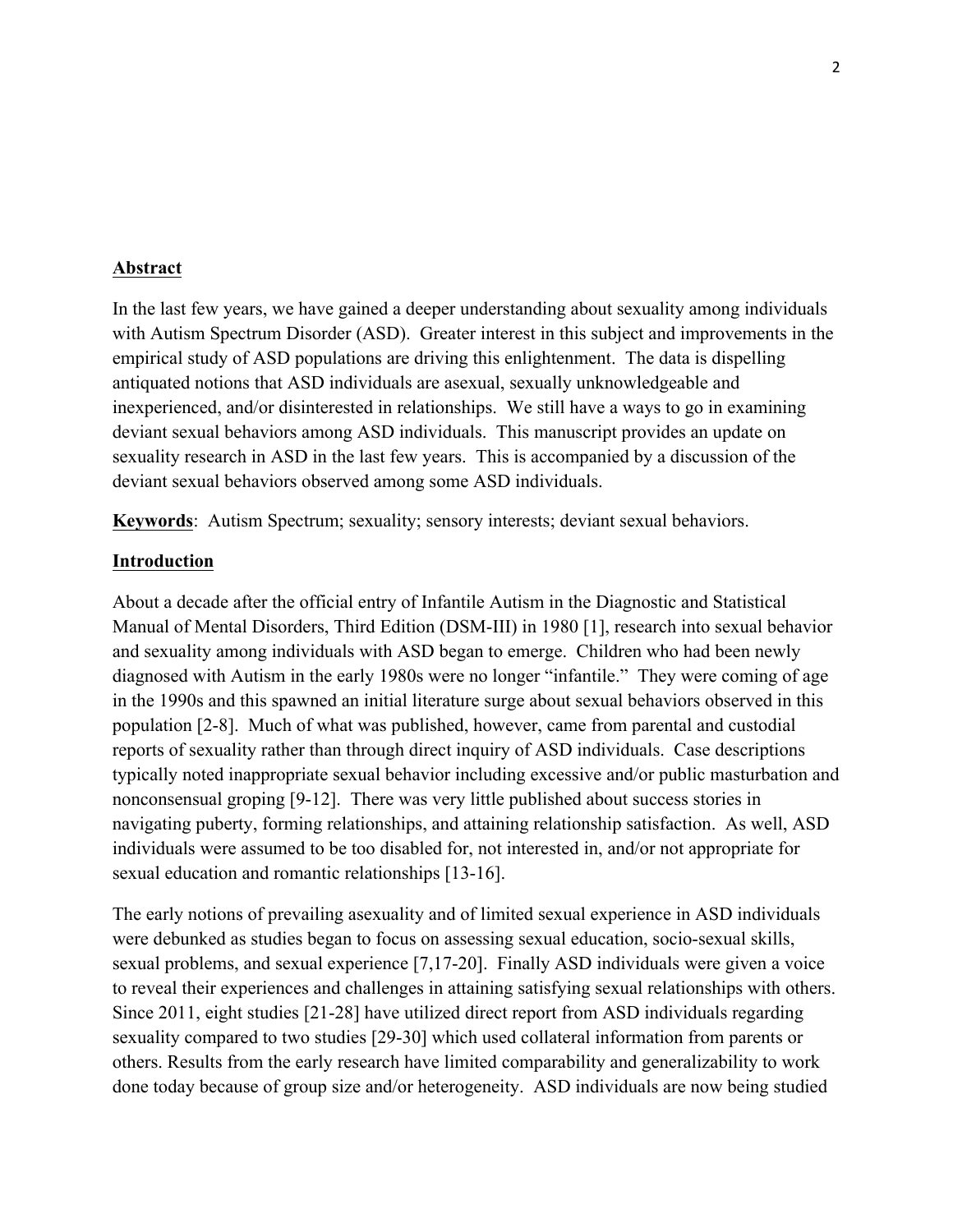in subgroups that are defined by functioning, IQ, gender, and age and often they are being compared to matched control groups. No matter the limited rigor of past behavioral studies, contributors to the early literature [2-12] on ASD and sex should be regarded as pioneers who initiated a parlance on this neglected subject.

Other authors have written well informed treatises or summaries of the research on this topic [21,31-32]. This manuscript serves to complement these resources by providing an update on select published literature relevant to sexual behavior among ASD within the last three years. Topics covered will include sexuality among ASD subgroups including both high-functioning adolescents and adults and females. A discourse about sexually deviant behavior observed in ASD shall follow a presentation of the limited information on these subjects.

## **Sexual interest and experience**

Recent research confirms that high-functioning ASD adolescents and adults have as much capacity for sexual behavior as so-called neurotypical, or non-ASD, persons [21-26]. It was formerly believed that individuals with ASD had very little socio-sexual experiences due to core social deficits and asexuality or inappropriate sexual behaviors [4,13-15,33-35]. In a recent study, high functioning ASD adolescent were not significantly different in their self-reported level of sexual interest and sexual behaviors from age-matched Caucasian neurotypical adolescents [21]. Similar percentages of adolescents in both groups viewed explicit sexual media including internet pornography and both groups started masturbating at around age 13. There was no significant difference in partnered sexual experiences between the groups. Unlike past studies, this study used direct reports from a homogenous group of high functioning ASD adolescents to obtain the data. This in and of itself was groundbreaking.

Similar to the self-reports by ASD adolescents, high-functioning ASD adults living in the community exhibited levels of sexual interest and sexual experience similar to non-ASD adults [26]. High-functioning ASD adults did not significantly differ from non-ASD counterparts in their knowledge of sexual language, interest in sex, or depth of sexual experience. The authors identified self-selection as a main limitation because only those ASD participants willing to reveal their sexual interests and behaviors would be representing the group.

In contrast, a 2011 study of surveyed high-functioning ASD adults yielded findings supporting differences between non-ASD and ASD in their sexual experiences [24]. However, the authors determined that there was poor reliability of the Sexual Education and Sexual Experiences subscales in their modified version of the Sexual Behaviour Scale (SBS) [37]. The original SBS did not include questions of normative developmental sexual experiences in childhood such as kissing and petting. On the modified SBS, 21 high-functioning adults self-reported significantly less sex education, fewer sexual experiences, and greater concern about future sexual intimacy compared to 39 age-matched neurotypical adults. Poor reliability in the subscales, however, cast doubt upon the findings of actual differences between the ASD and control groups.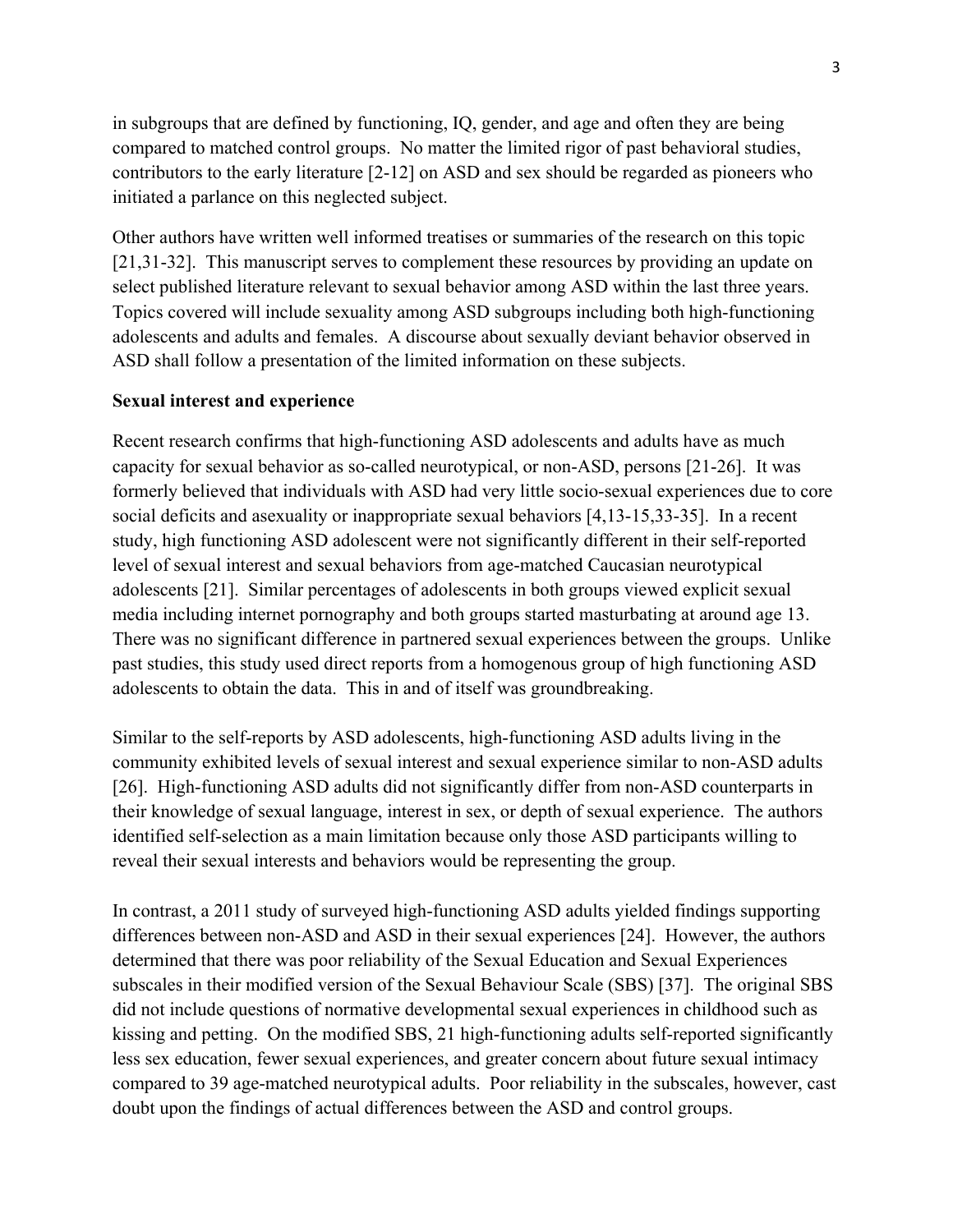Both of the above studies dispel the notion that asexuality predominates, at least in high functioning ASD individuals. The high functioning ASD individuals were as interested in sex as their neurotypical counterparts. Indeed, asexuality did occur at a higher rate in the ASD group compared to the rate among the neurotypicals [26]. A 2009 study similarly found a greater presence of asexuality in the ASD group though it must be noted that "asexuality" included any failed attempts at social relationships.

#### **Sexual knowledge**

Knowing the words, however, does not equate with either qualitative or quantitative knowledge of sexual behavior. In one study of 95 young high-functioning ASD adults compared to 117 agematched neurotypical adults, there was a significant difference in both perceived and actual sexual knowledge between the groups [23]. The ASD group had less *self-perceived* and less actual sexual knowledge about sexually transmitted diseases, contraception, and reproduction compared to controls. ASD adults were two times less likely to obtain sexual knowledge from parents, teachers, and peers and four times more likely to obtain sexual knowledge from television, the internet, and other forms of non-social media. In the previously discussed 2011 study using the SBS [24], young adults with high-functioning ASD specifically reported that they obtained sexual knowledge more frequently through trial by error experiences and from watching television rather than through social connections with peers.

In the above mentioned study of actual and perceived sexual knowledge, a stunning number experienced sexual victimization [23]. This finding partially correlated with having less *actual* sexual knowledge. Compared to 47% in the control group, 78% of ASD adults reported sexual victimization in the form of unwanted sexual contact, sexual coercion, and rape. In this study, the authors point out how deficits in core social skills deficits along with deficits in sexual knowledge may make ASD individuals more vulnerable to victimization.

#### **Sexual Education**

Sexual education for ASD individuals has generally been characterized as insufficient per research. As noted in the above mentioned studies, high-functioning ASD adults have reported less sexual education compared to non-ASD adults [24] while at the same time they demonstrate comparable sexual knowledge [26] that is obtained more regularly from non-social sources [23]. Parents have generally been reluctant to provide comprehensive sexual education to children with ASD [2,4,15,30]. One 2014 study surveyed differences in the sexual education provided by parents to low IQ versus average to higher IQ children with ASD [29]. Parents of adolescents with high-functioning ASD were more likely to discuss a greater number of sexual topics compared to the parents of the lower functioning group. However, the majority of parents of the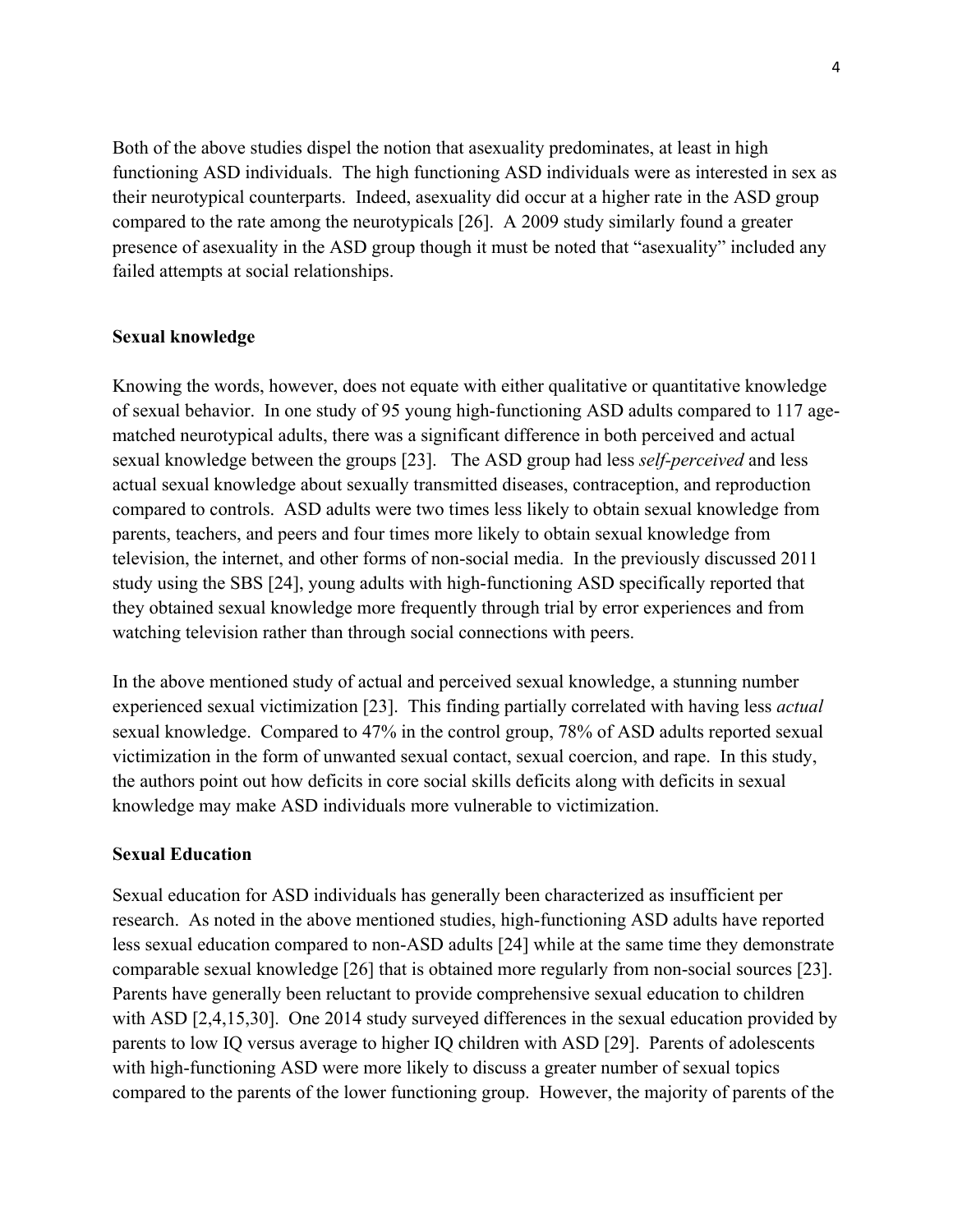high-functioning group still omitted information about courtship, birth control, sexually transmitted diseases, and diverse sexual activities. Parents communicated significantly more sexual topics based upon how well they perceived their children's levels of social cognition and social interaction. Parents of the lower functioning group fell short in providing even basic education on puberty, sexual reproduction, and reporting sexual victimization. The majority of parents in both groups did not teach their children that it was wrong to engage in sexually coercive behaviors- this in spite of the majority of parents having acknowledged their children's sexual attraction to others. Compared to the high functioning group, lower functioning adolescents were reported to engage in several inappropriate behaviors that included undressing in public, touching others inappropriately, and masturbating in the presence of others.

## **Gender differences**

Study of gender differences among males and females is another nuance in the recent literature. In a comparison of high-functioning adults with ASD living in the community, 68 females and 61 males showed no significant difference in their level of sexual knowledge [22]. The females had almost twice as many prior romantic relationships compared to males, but they reported more sexual anxiety and sexual problems. Commensurate with prior sexology research, general gender differences amongst female and male participants were observed [37]. Specifically, the males with ASD have a broader range of sexual experience compared to the females with ASD [26]. Males with ASD also reported greater desire and masturbation while the females with ASD showed greater sexual knowledge [22].

In terms of sexual orientation, males more often self-identified as heterosexual compared to females [26]. Twenty-four females with ASD were four times more likely to characterize themselves as bisexual compared to 25 neurotypical females [38]. In a 2013 study, females with ASD more frequently reported gay and bisexual orientation compared to males with ASD and 55% of ASD adults versus controls reported having sexual attraction to both males and females [22]. While ASD adolescents showed no significant difference in same sex interest or experiences, collectively, they did demonstrate a more tolerant attitude towards homosexuality compared to their control counterparts [21].

## **Deviant sexual behavior**

Several cases of deviant sexual behavior by ASD individuals have been published over the years, yet formal study of deviant sexual behavior in this group is lacking. One might say we are not there yet because we are still in an enlightenment era of collecting normative sexual data on ASD individuals. In due time, specific studies of deviant sexual behavior in ASD may yield information on the prevalence/epidemiology. The present discussion will review published case reports of deviant sexual behavior in ASD and will proffer hypotheses regarding such behaviors observed among ASD individuals. For the purpose of this discussion, deviant sexual behavior is that which may be categorized qualitatively as paraphilic behavior. Paraphilic terms such as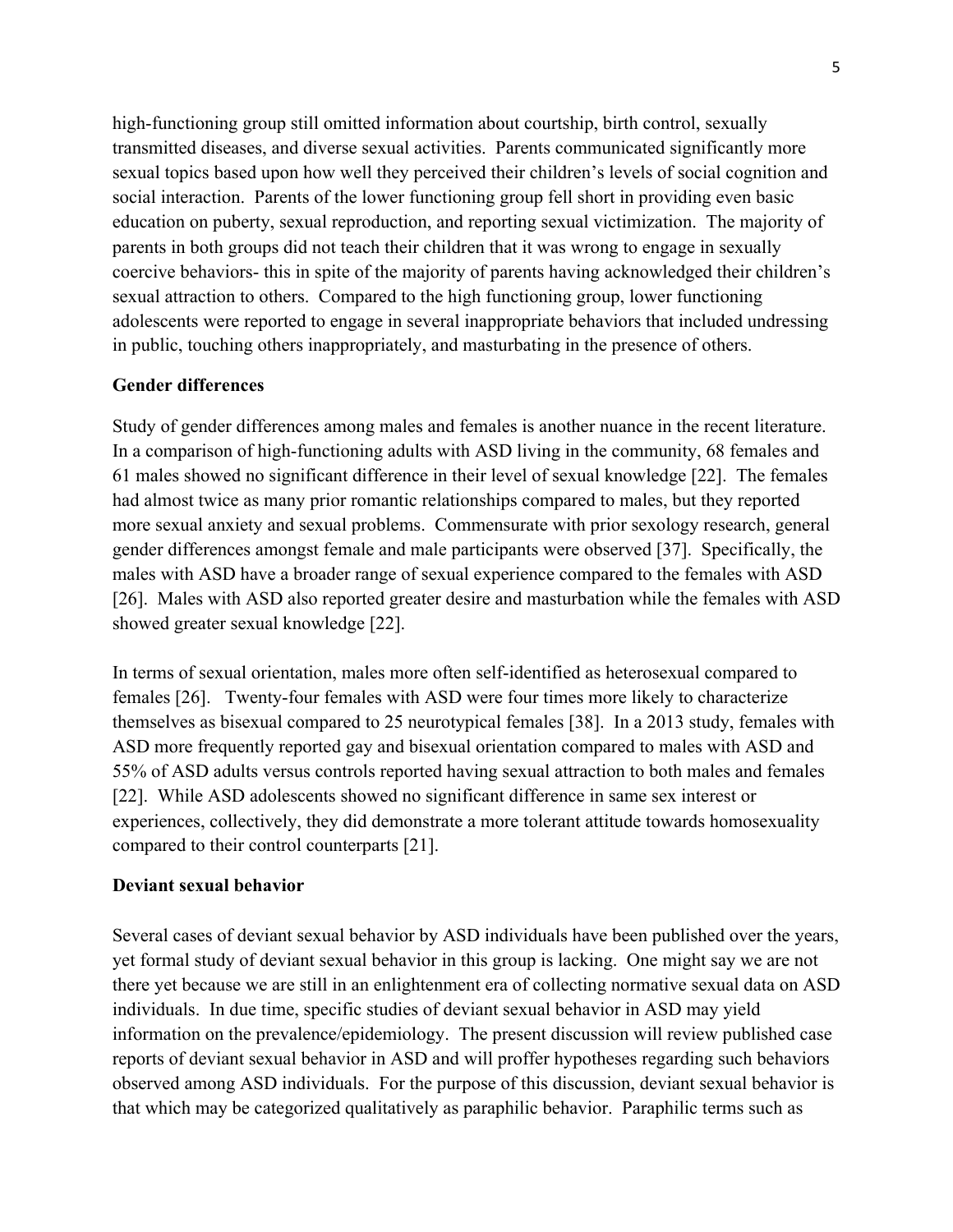pedophilic and fetishistic are also used to describe behaviors qualitatively. In some of the cases, individuals were clinically diagnosed with a paraphilia as defined by past editions of the DSM. In the current DSM5, the diagnosis of paraphilia disorder supplants the former use of "paraphilia" while the term paraphilia itself has been redefined to represent aberrant sexual arousal without impairment in life functioning. That is, now the DSM distinguishes between having a disorder and having non-disordered yet aberrant, recurrent sexual interests. For the purposes of clarity in this the discussion, past diagnoses of a paraphilia shall be regarded qualitatively as paraphilic disorders when the original diagnostic terms are mentioned. This writer does not imply that non-diagnosed individuals described with paraphilia or paraphilic disordered behaviors either have a formal diagnosis of or is being diagnosed by this writer in the course of this discussion.

Published cases or studies of deviant sexual behaviors by adolescents and adults who were clinically diagnosed with ASD are listed in Table 1. There were no case reports of ASD females engaging in deviant sexual behaviors characterized as paraphilic or paraphilic-like. The existing case reports on females focused on gender dysphoria or a problem with masturbation- both issues which do not represent deviant sexual behavior in this discussion. Cases involving prepubescent males [10] are excluded from this analysis so as not to inadvertently pathologize childhood gender dysphoria or normative sexual behaviors seen in children. Touching, cross-dressing, or specific object fascination (e.g., shoes, hair on dolls) are some behaviors in children which are likely to be non-sexually motivated and/or may represent non-sexual restrictive interests associated with ASD.

Deviant sexual behavior includes two categories of deviant sexual behavior: (1) autoerotic behaviors like object fetishism, transvestism, and self-bondage or asphyxial masochism that typically do not lead to legal infractions and (2) other person-oriented behaviors seen in body part fetishism, voyeurism, frottage, and pedophilia which are associated with sexual offending when it involves non-consenting persons and pre-pubescent children. Arguably, body part fetishism, or partialism, could be viewed as autoerotic-like deviant sexual behavior in rare cases. For instance, a hair fetishist may collect sheared black hair from a beauty salon without associating directly with other persons to obtain and to use the hair for sexual arousal. Like object fetishism, partialism is 'part'-oriented rather than 'whole' other person-oriented such that the erotic focus remains with the nongenital 'part' as opposed to 'the whole' of that person possessing the sought after 'part' (conceptually reminiscent of restrictive, repetitive behaviors seen in ASD children). Partialism nevertheless requires another person in part to achieve the fetishist's sexual fulfillment. DSM-5 [40] reunited partialism with inanimate object fetishism under the Fetishistic Disorder diagnosis after having been divided into different recognized conditions in DSM-III [1] through DSM-IV-TR [41]. For the purposes of the present analysis, object fetishism and body part fetishism are distinguished from each other as autoerotic and other person-oriented deviant sexual behaviors.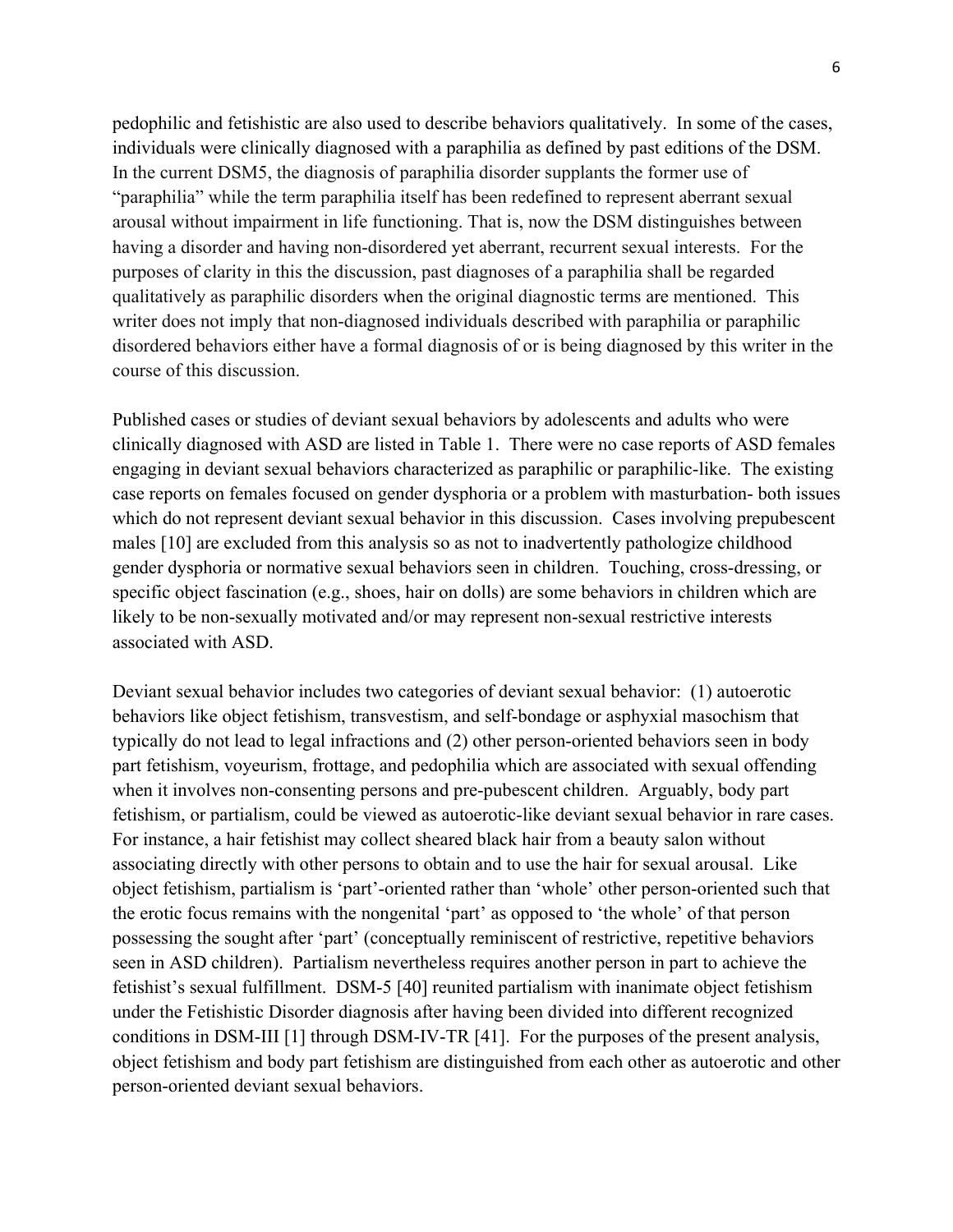Arguably, partialism could be viewed as autoerotic-like deviant sexual behavior in rare cases. For instance, a hair fetishist may collect sheared black hair from a beauty salon without associating directly with other persons to obtain and to use the hair for sexual arousal. Like object fetishism, partialism is "part"-oriented rather than "whole" other person-oriented. The erotic focus remains with the non-genital "part" in partialism as opposed to "the whole" of that person possessing the sought after "part." This "part" focus is conceptually reminiscent of restrictive, repetitive behaviors seen in ASD children. Partialism nevertheless requires another person, in part, to achieve the fetishist's sexual fulfillment. The DSM-5 [47] reunited partialism with inanimate object fetishism under the Fetishistic Disorder after having been divided into separately recognized conditions in DSM-III [1] through DSM-IV-TR [48].

Table 1 lists a total of 15 individual cases consisting of at least four cases of autoerotic deviant sexual behavior, nine cases of other person-oriented deviant sexual behavior, and two [11, 43] featuring both types. In their study, Van Bourgondien et al. referenced multiple ASD individuals who were sexually aroused by different commonplace objects [3]; however, it is not clear how many individuals exhibited this type of autoerotic fetishism so only one case is counted from this report.

Both other person-oriented deviant sexual behaviors and autoerotic deviant sexual behaviors are represented among the published cases. The other person-oriented cases outnumbered the known autoerotic cases. This does not imply a propensity for other person-oriented deviant sexual behavior or for sexual offending compared to the autoerotic behaviors. Other personoriented deviant sexual behaviors are more likely to be discovered and written about compared to autoerotic activities *because of* its involvement of others. Typically, autoerotic deviant sexual behaviors are not detected unless the individual sustains a health issue from an activity, the individual gets caught stealing a fetish object, or the activity is observed by intimate partners, caregivers, or parents.

Criminal charges were observed amongst the seven individuals with person-oriented deviant sexual behaviors and one with autoerotic behavior. Chesterman and Rutter describe a male who got charged with theft for breaking into houses to steal women's panties with which he would use to masturbate while he watched clothes spinning in a washing machine [9]. All of the other person-oriented deviant sexual behavior cases involved physical contact or attempted physical contact with victims. Of the remaining other person-oriented cases that did not involve criminal charges, two were foot fetishists and one exhibited pedophilic interests. In these latter cases, the teachers or administrators appeared to be familiar with and somewhat understanding about the behaviors of the three individuals. This may be why these ASD individuals did not experience legal ramifications for their other person-oriented sexual behaviors.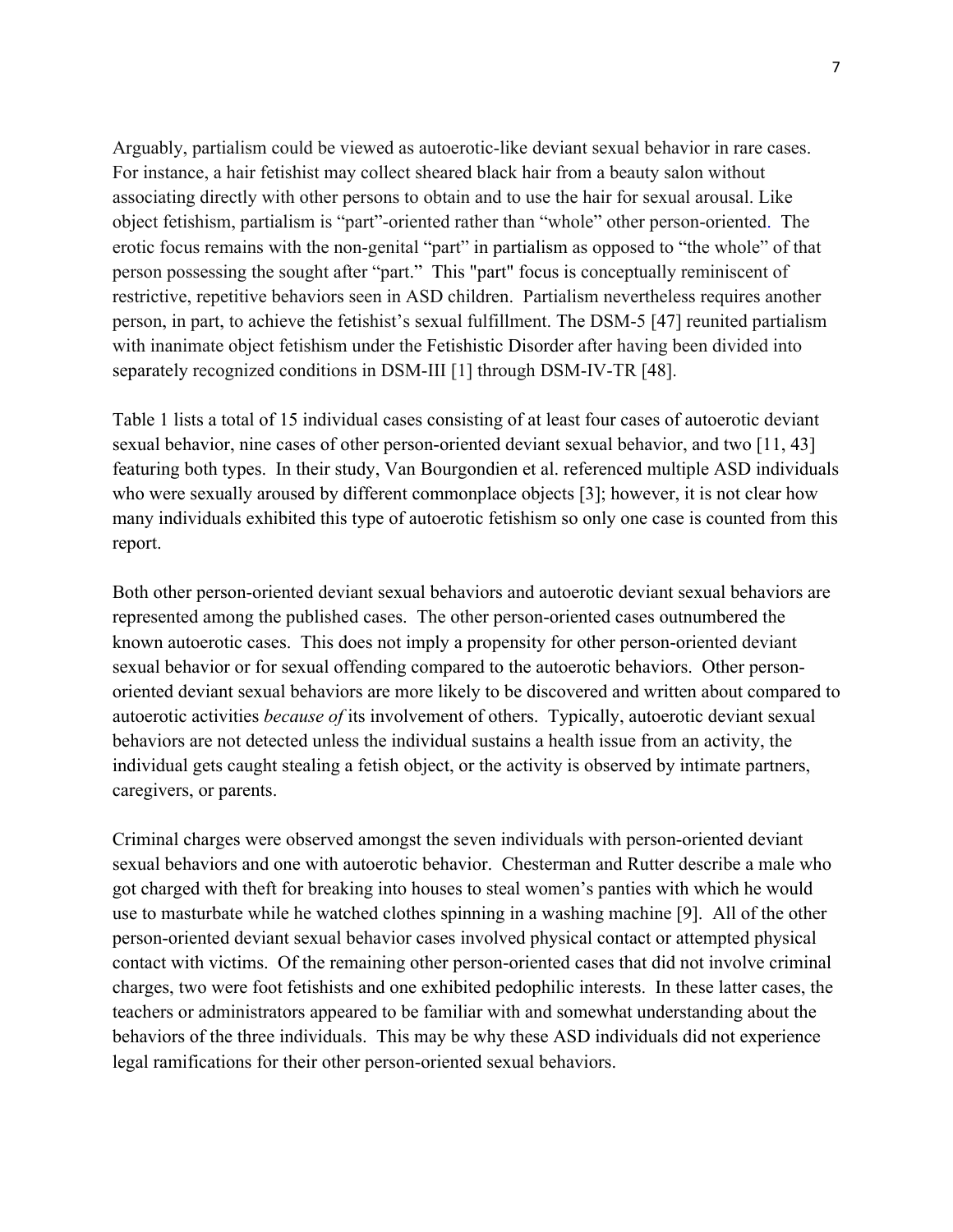#### A Sensory Connection

Now more than ever, the presence of sensory abnormalities in ASD is relevant in the discussion of sexually deviant behaviors. Sensory oddities have been recognized and studied in ASD since the late 1960s [49, 50]. In the DSM-5 [47], sensory abnormalities became officially recognized among the diagnostic criteria for ASD. More specifically, hyper- or hypo-reactivity to sensory stimuli and unusual interest in sensory aspects of the environment may represent manifestations of restricted, repetitive patterns of behaviors, interests, or activities when making a diagnosis of ASD. By the same token, some deviant sexual behaviors like in masochism, transvestism, sadism, and fetishism also have an implicit sensory component. For instance, the masochist may experience noxious or uncomfortable tactile stimuli like pin pricks or being bound tightly as pleasurable and necessary for sexual climax. Some individuals with ASD may be initially drawn to pain-inducing stimuli and deep tactile pressure during masturbation because of their hyposensitivity issues. Soon enough, these ASD sensory seeking behaviors become patterned pleasure-seeking behaviors for sexual gratification. In this way, a bona fide masochistic disorder may be cultivated in an otherwise socio-sexually naïve adolescent or young adult with ASD due his sensory vulnerability.

| Study                                  | Autoerotic or<br>other person-<br>oriented | Deviant sexual<br>behavior            | Specific attraction                                            | Offense<br>charged | Sensory interests<br>identified <sup>a</sup>       |
|----------------------------------------|--------------------------------------------|---------------------------------------|----------------------------------------------------------------|--------------------|----------------------------------------------------|
| Chan et Saluja,<br>2011 [39]           | Other person                               | Pedophilia &<br>Voyeurism (diagnosed) | Females                                                        | Yes                | Visual                                             |
| Chesterman $\&$<br>Rutter, 1992 [9]    | Autoerotic                                 | Object fetishism                      | Lingerie, washing machine                                      | Yes                | Visual, tactile,<br>olfactory                      |
| Cooper,<br>Mohamed, &                  | Autoerotic                                 | Transvestism<br>(diagnosed) $\&$      | Lingerie                                                       |                    | Tactile                                            |
| Collacott, 1993                        | &                                          |                                       | Arms, breasts,                                                 |                    |                                                    |
| $[11]$                                 | Other person                               | Frottage                              | buttocks                                                       | Yes                | Tactile                                            |
| Coskun $\&$<br>Muskaddes,<br>2008 [40] | Autoerotic                                 | Object fetishism                      | Blue and black pants worn<br>by others                         | No                 | Visual                                             |
| Dozier et al.<br>2011 [41]             | Other person                               | Body part fetishism                   | Female feet                                                    | No                 | Visual                                             |
| Early et al, 2012<br>[42]              | Other person                               | Body part fetishism                   | Female feet                                                    | No                 | Visual, tactile                                    |
| Hellemans et al,<br>2007 [17]          | Autoerotic                                 | 1: Object fetishism &<br>self-bondage | 1: leather, strapping self<br>with belts while<br>masturbating | No                 | Tactile, possible<br>deep pressure<br>tactile/pain |
|                                        | Other person                               | 2: Pedophilia<br>(diagnosed)          | 2: Females                                                     | Yes                | Not determined                                     |

Table 1: Published cases of ASD individuals with deviant sexual behaviors

 

<sup>&</sup>lt;sup>a</sup> Identified by original author or determined by Dr. Kellaher according to the description of implied interest in the object/behavior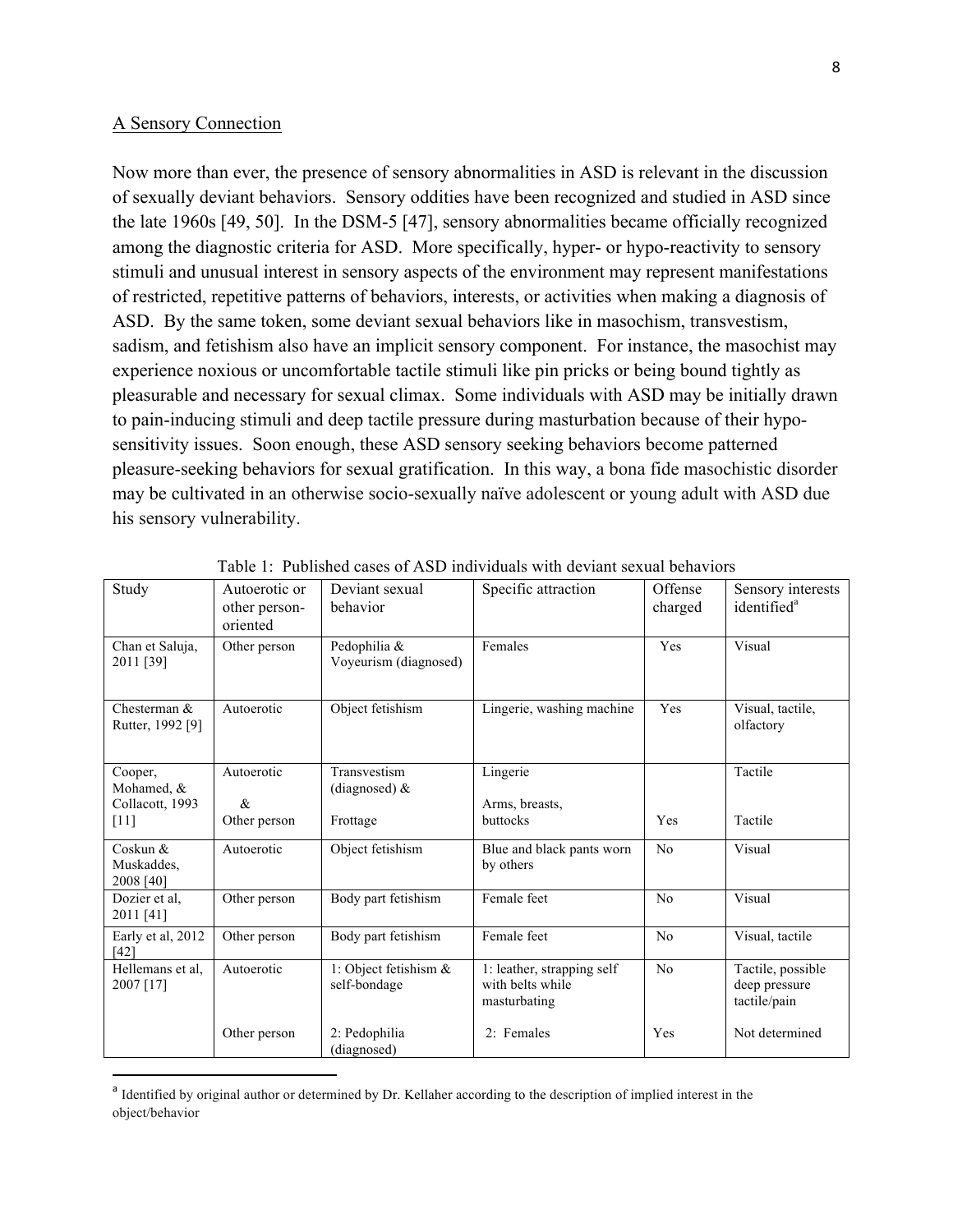| Milton et al.<br>2002 [43]            | Other person       | Body part fetishism,<br>scattologia & frottage   | Hearing/talking about<br>gynecological exams,<br>touching thighs                                  | Yes            | Specific auditory,<br>tactile                       |
|---------------------------------------|--------------------|--------------------------------------------------|---------------------------------------------------------------------------------------------------|----------------|-----------------------------------------------------|
| Müller, 2011<br>[44]                  | Autoerotic<br>$\&$ | Masochism (diagnosed)<br>&<br>Sadism (diagnosed) | Autoerotic asphyxia<br>(nylon, barrier tape, plastic<br>bags)                                     |                | Tactile                                             |
|                                       | Other person       |                                                  | Bondage, aggression                                                                               | Yes            | Not determined                                      |
| Murrie et al,<br>2002 [45]            | Other person       | Case GH: Pedophilia<br>(diagnosed)               | Females                                                                                           | Yes            | Not determined                                      |
|                                       | Other person       | Case JL: Sadism<br>(diagnosed)                   | Binding females, fantasies<br>of stabbing                                                         | Yes            | Visual, tactile                                     |
| Ray et al, 2004<br>[46]               | Other person       | Body part fetishism &<br>sadism                  | Feet & other person<br>bondage                                                                    | Unclear        | Visual, tactile                                     |
| Realmuto $\&$<br>Ruble, 1999 [5]      | Other person       | Pedophilia                                       | Males and females                                                                                 | N <sub>0</sub> | Not determined                                      |
| Van<br>Bourgondien et<br>al, 1997 [3] | Autoerotic         | Object fetishism by<br>multiple individuals      | Objects for sexual arousal:<br>suitcase, black objects,<br>legs, books, shoes,<br>shampoo bottles | N <sub>0</sub> | Visual and other<br>possible sensory<br>attractions |

A relationship between sensory interests in ASD and some of the observed sexual behavior has been suggested though it has not been specifically studied yet. Sensory input need was suggested for why some ASD children cross-dress and were preoccupied with silky, shiny, and feminine objects [10]. Hellemans et al. noted that sensory fascinations may influence sexual development based upon observed self-stimulatory sexual behaviors of institutionalized ASD individuals [17]. Singh and Coffey postulated that tactile sensitivities may alter the perception of pleasure and this could result in excessive masturbation [51]. Dewinter et al. similarly suggested that specific sensory interests may influence sexual behaviors in individuals with ASD [21].

In Table 1, the types of sensory interest(s) that appear to be associated with the published cases of deviant sexual behaviors are listed. This information was culled from the original authors' descriptions of the deviant sexual behaviors. Visual and tactile attractions were most commonly identified and "not determined" was rendered in cases without apparent sensory-seeking behavior. For example, in the Early et al. case description, the individual shows strong sexual attraction to tactile and visual engagement of female feet [42]. In the Hellemans et al. study, one individual with "an obsessive interest in shoes and leather" would occasionally injure himself during masturbation when he strapped himself up tightly with leather belts [17]. This individual repeatedly engaged in apparent self-bondage while masturbating and to the point of harm. This behavior suggests that he is attracted to certain tactile- and possible pain/discomfort stimulation during sexual behavior. His case is also an example of how autoerotic deviant sexual behavior may go undetected until an individual is compelled to disclose his behaviors when he seeks medical attention for consequential injuries.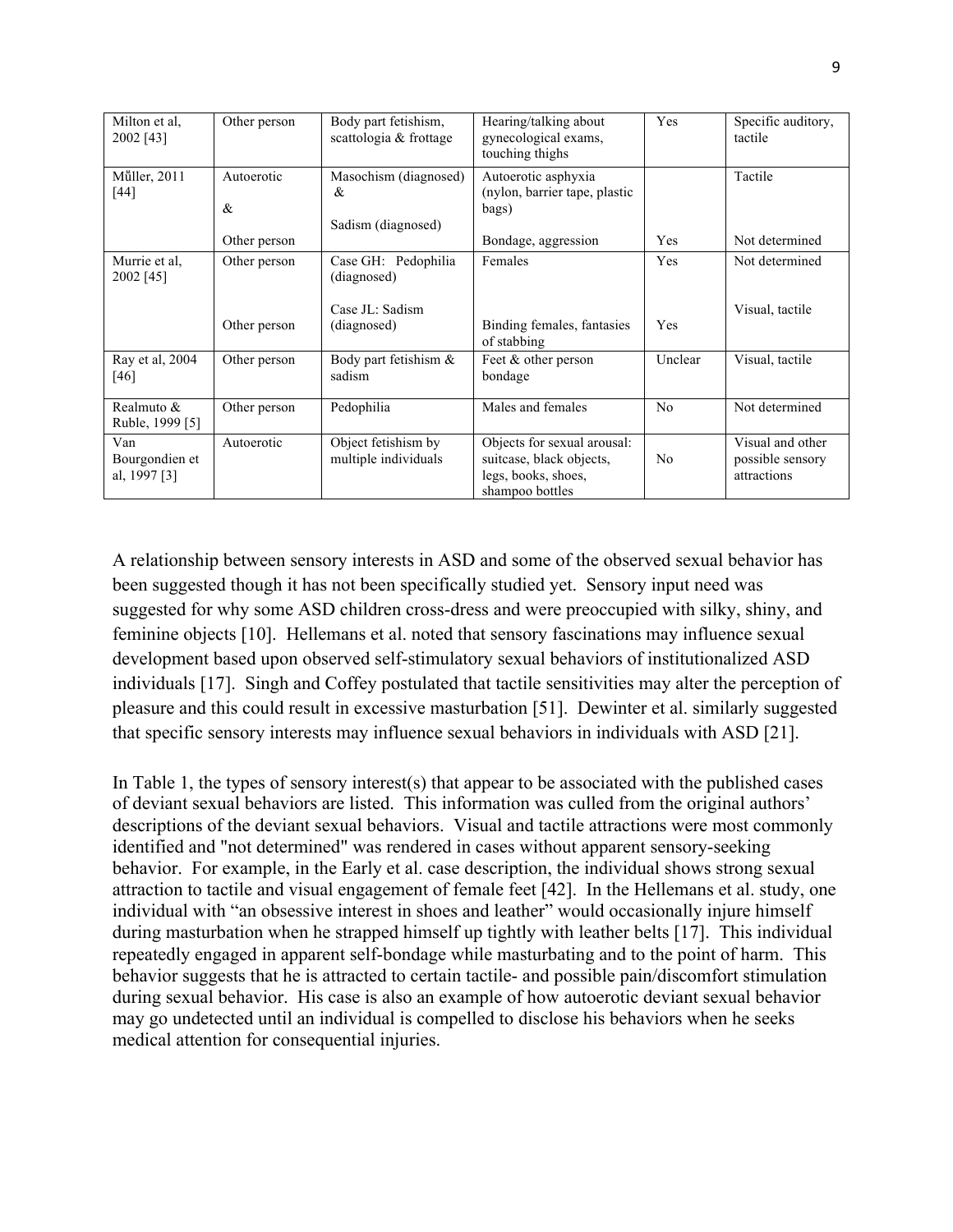Given sensory fascinations in ASD, a potential for fetishism seems fairly conceivable. The DSM-5 notes how Fetishistic Disorder can be a "multisensory experience" in which "holding, tasting, rubbing, inserting, and smelling the fetish object while masturbating" is common [47, p.701]. Under the ASD criterion, atypical sensory manifestations include examples such as "apparent indifference to pain/temperature" and "excessive smelling or touching of objects" [p.50]. Indeed, fetishism has been commonly observed or referenced in the literature among individuals with ASD [2, 17]. Hellemans et al. even referred to "autistic fetishism" as the ritual use of objects and sensory fascinations with sexual connotation in a study of institutionalized ASD males [17].

Having highly restricted interests and having sensory peculiarities in ASD may possibly set the stage for developing fetishism and other paraphilias in individuals with certain sensory profiles among other factors. Non-sexual restricted, repetitive interests and behaviors in childhood may morph into sexualized, if not frank sexual, restricted, repetitive interests in adolescence. The same tactile or olfactory peculiarities manifested by various stereotypic behaviors seen in childhood may similarly influence the development of sexual behaviors later on. That is, early, inadvertent conditioning to sensory stimuli that is appealing during pre-puberty may lead to a powerful union between specific ASD sensory-seeking and sexual arousal through masturbation. This notion of early conditioning to deviant stimuli is not a new concept [51]; it just has not been isolated as a factor and empirically studied.

For example, I evaluated a young man with ASD whose interest in wolves as a child transformed into a preferential canine zoophilia as an adolescent. During puberty, he began masturbating to depictions of females dressed up like wolves, known as "furries," and shortly thereafter he switched to viewing online hardcore bestiality videos featuring dogs. One day he was arrested for climbing into a stranger's yard and masturbating while touching a dog. This young man revealed his insatiable interest in wolves as a child and how he was drawn to the appearance of their soft fur. In adolescence, he began noticing the scrotums of large dogs and felt urges to touch them. He admitted that seeing and touching the fur and scrotum of a large wolf-like dog sexually excited him. As commonly observed among ASD individuals, he was particularly interested in sensory parts of 'the whole' for his sexual arousal. Eventually this led to his offending behavior.

Partialism, or body part fetishism, also conjures up associations with ASD. Like object fetishism, partialism is 'part'-oriented rather than 'whole' person-oriented. That is, just as an ASD individual may be interested in the wheels of a car, he may also be drawn sexually to the feet or hair of another person. The erotic focus remains with the non-genital "part" (e.g., hair or feet) as opposed to "the whole" of that person possessing the sought after "part." A potential for object fetishism in ASD individuals may be easily expected because it is wholly autoerotic and without any "part" needed from others persons. ASD individuals who develop true fetishism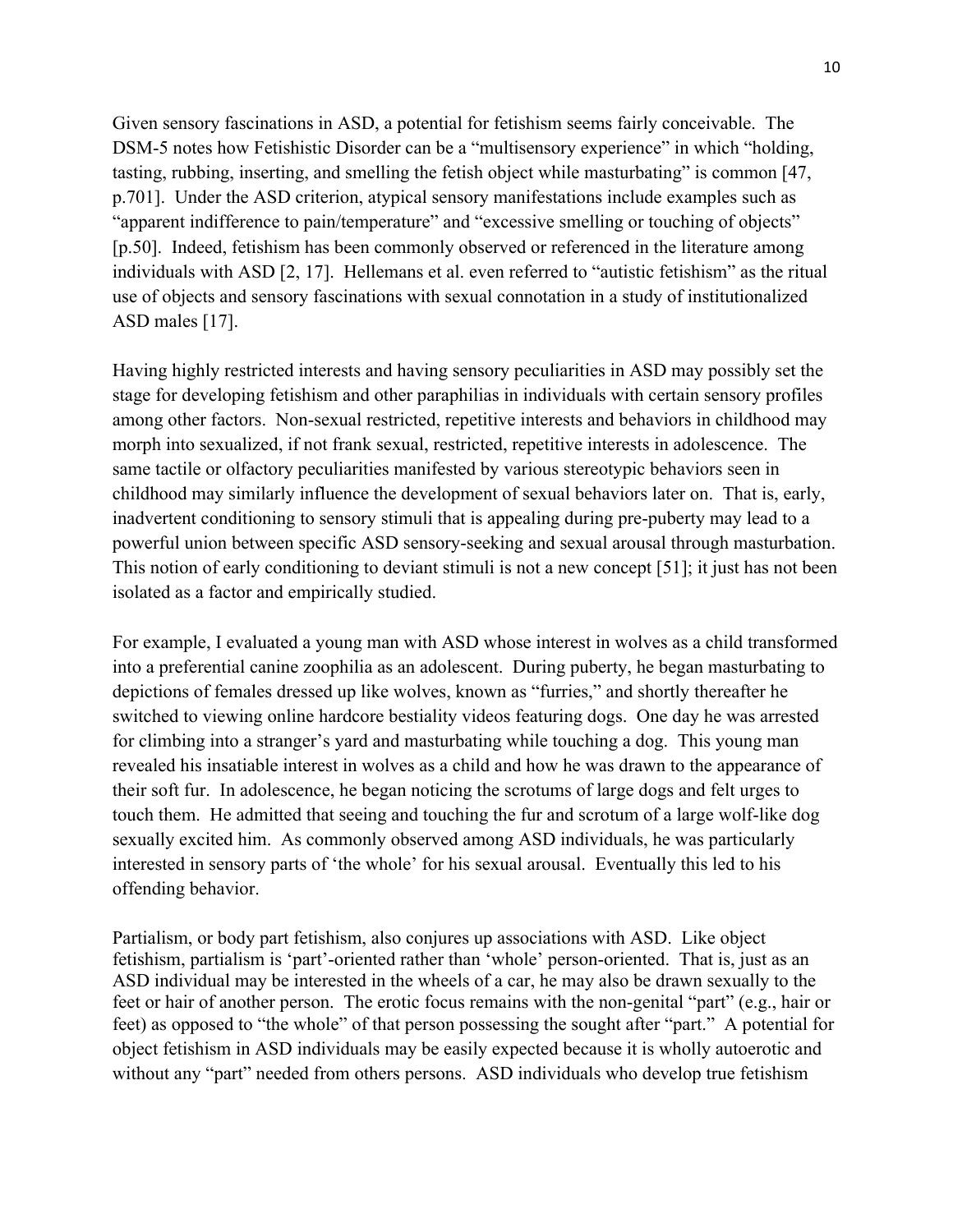may have stumbled upon sensory reinforcements to eroticize hair, feet, etc., during adolescence. In turn, the fetishism may alleviate any demands on them to build social skills in the long run.

## **Counterfeit Deviance**

In the ASD population, deviant sexual behavior could stem from a paraphilia or it may represent "counterfeit" deviant sexual behavior. Counterfeit deviance characterizes sexual behavior that may appear to arise from a paraphilia but instead it originates from a lack of sexual knowledge and experience and from poor social skills [52]. Counterfeit deviant sexual behavior resulting from core social skills deficits has been discussed in the literature, most commonly discussed in the context of sex offending behavior [53]. For example, some ASD individuals who obsessively collect garter belts may not have a sexual interest in the items, though others may automatically interpret the behavior as having sexual motivation.

Counterfeit deviant behaviors related to motor limitations and/or sensory abnormalities of ASD have not been given attention. For instance, it is important to distinguish the use of objects to facilitate the act of masturbation versus to facilitate sexual arousal during masturbation. Use of non-eroticized objects to facilitate masturbation such as pillows, stuffed animals, or condiments for lubrication have been reported in multiple studies [3, 4, 17]. Due to problems with fine motor skills (e.g., grip) or with tactile sensitivity (e.g., hyposensitivity to genital stimulation) some ASD individuals may use everyday objects to facilitate masturbation but these objects are not eroticized by the user like fetish objects are. Fetishists generally focus intently upon the fetish object during masturbation by holding it, rubbing it, smelling it, etc., and they tend to have collections of the fetish object. This is not the case for objects that may be used repeatedly as physical or sensory masturbatory aids but are not specially regarded by the ASD user otherwise.

Deciphering between paraphilic versus non-paraphilic inappropriate sexual behavior is key for providing appropriate treatment to individuals. It is also important for consultation in forensic mental health evaluations. In the U.S states that have Sexual Violent Predator (SVP) laws, ASD individuals may face civil commitment in forensic psychiatric institutions based upon 'counterfeit' paraphilic diagnoses. Though SVP civil commitment is intended to rehabilitate sex offenders who usually have a diagnosed paraphilia, these facilities and the therapeutic programming are generally not designed to address the special needs of ASD individuals who may fall prey to neurotypical offenders in these settings.

## **Conclusion**

Better designed research studies have advanced our understanding of sexuality in ASD now more than ever. Research on aged adults, ethnic minorities, and non-heterosexual groups remain scant, however. Similarly, systematic study of deviant sexual behaviors has yet to be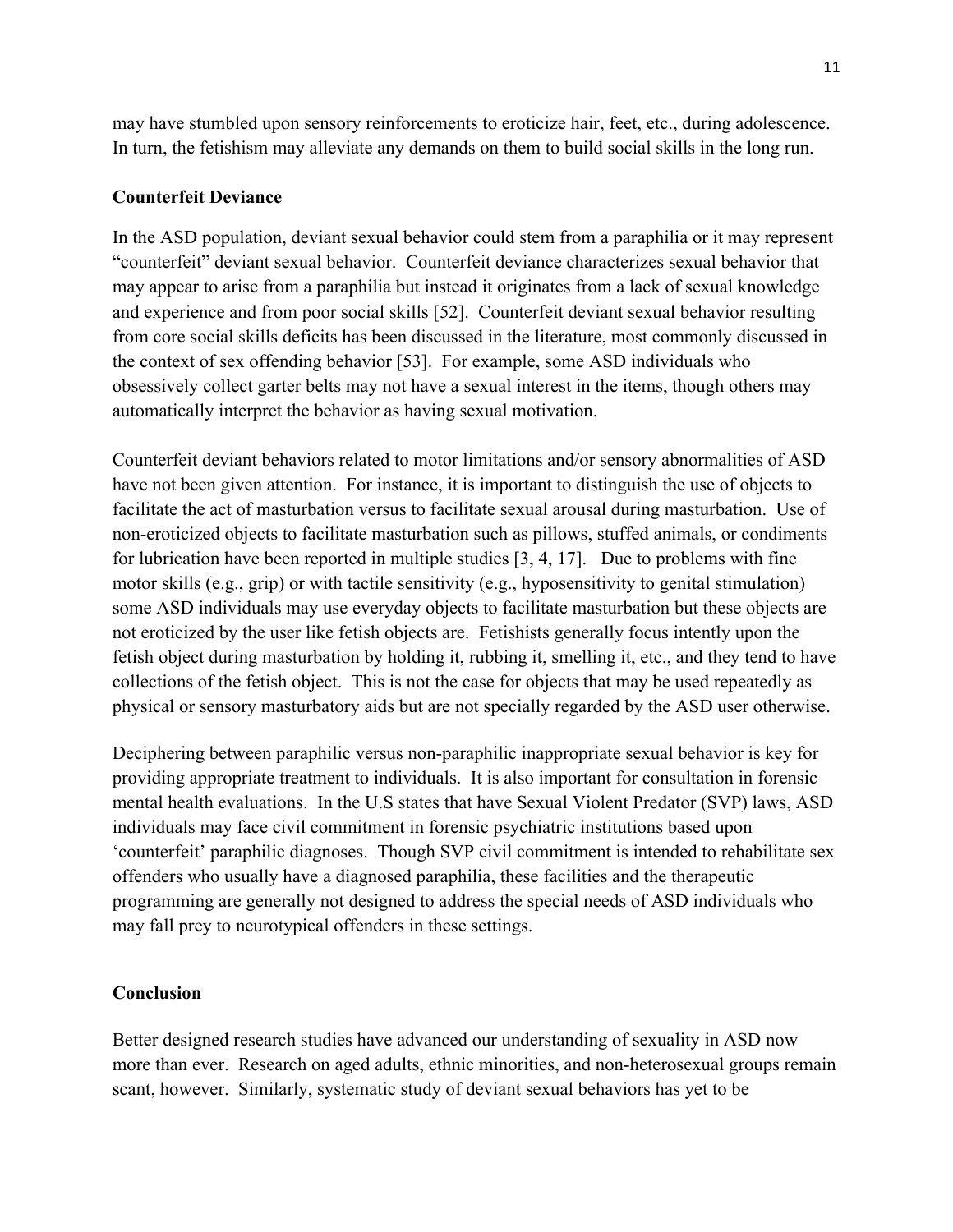accomplished. The available literature on deviant sexual behaviors in ASD may shed light about characteristics like offense type and sensory vulnerabilities that may be worthy of future investigation. Lastly, given their innate socialization and sensory challenges, careful assessment of the nature of deviant sexual behaviors is strongly recommended in research, clinical treatment, and criminal justice proceedings involving ASD individuals.

## **Compliance with Ethics Guidelines**

*Conflict of Interest* Denise C. Kellaher declares that she has no conflict of interest.

*Human and Animal Rights and Informed Consent* This article does not contain any studies with human or animal subjects performed by the author.

# **References**

Papers of particular interest, published recently, have been highlighted as:

- \* Of importance
- \*\* Of major importance

[1] American Psychiatric Association. (1980). Diagnostic and Statistical Manual of Mental Disorders, Third Edition (DSM-III). Washington D.C.: APA.

[2] Haracopos D, Pedersen L. Sexuality and autism: The Danish report. 1992. http://www.autismuk.com/?page\_id=1293. Accessed October 22, 2014.

[3] Bourgondien V et al. Sexual behavior in adults with Autism. Journal of Autism and Developmental Disorders.1997;(27):113–125.

[4] Ruble L, Dalrymple N. Social/sexual awareness of persons with autism: A parental perspective. Archives of Sexual Behavior.1993;(22):229–240.

[5] Realmuto GM, Ruble LA. Sexual behaviors in Autism: problems of definition and management. Journal of Autism and Developmental Disorders. 1999;29(2):121-7.

[6] Konstantareas M, Lunsky Y. Sociosexual knowledge, experience, attitudes, and interests of individuals with Autistic Disorder and Developmental Delay. Journal of Autism and Developmental Disorders. 1997;27:397–413.

[7] Ousley OY, Mesibov GB. Sexual attitudes and knowledge of high-functioning adolescents and adults with Autism. Journal of Autism and Developmental Disorders. 1991;21(4):471-481.

[8] Koller R. Sexuality and adolescents with Autism. Sexuality and Disability. 2000;18(2):125- 135.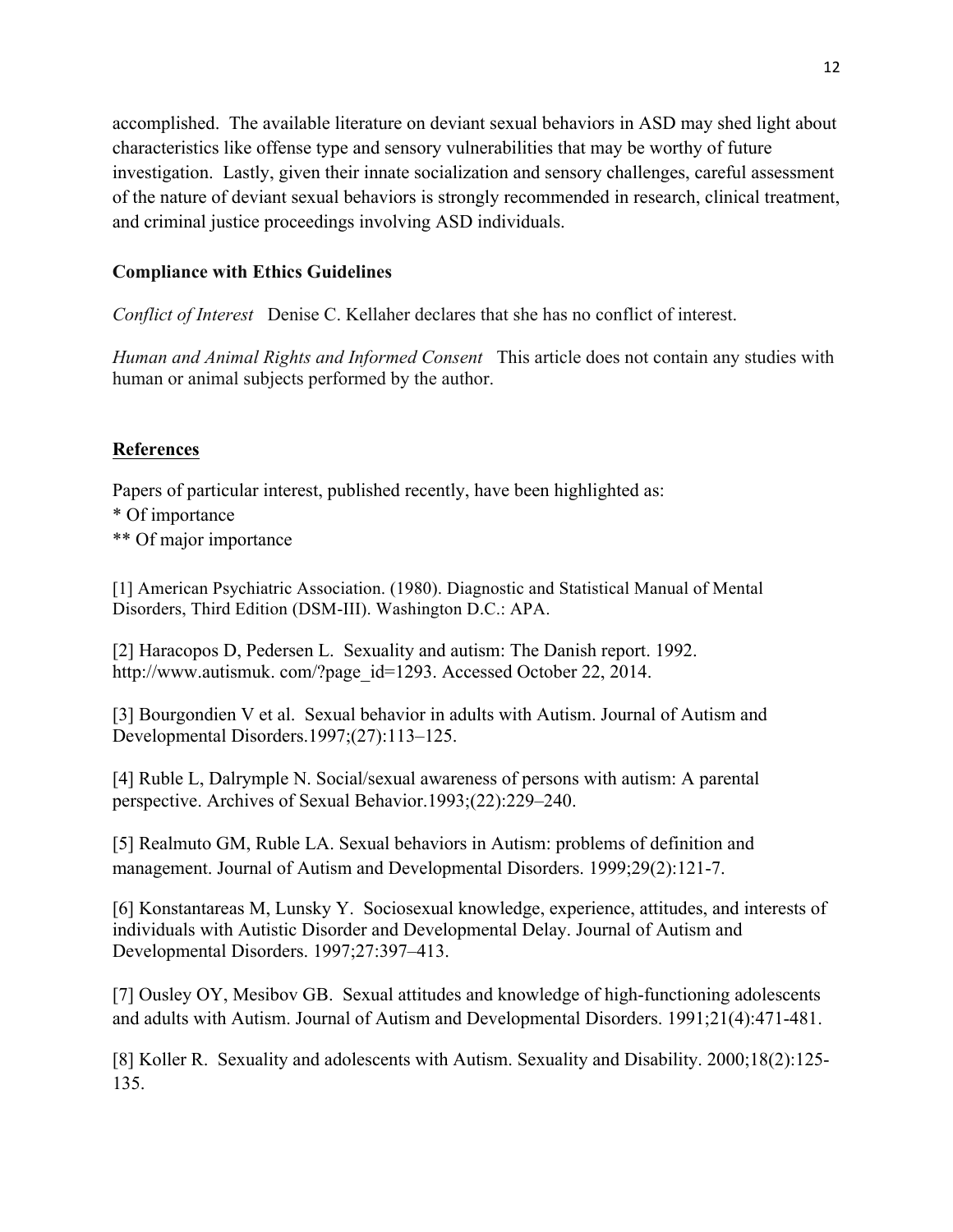[9] Chesterman P, Rutter SC. Case report: Asperger's syndrome and sexual offending. The Journal of Forensic Psychiatry. 1993;4:3:555-562.

[10] Williams PG, Allard AM, Sears L. Case study: cross-gender preoccupations with two male children with autism. Journal of Autism and Developmental Disorders. 1996;26:635–642.

[11] Cooper S, Mohamed WN, Collacott RA. Possible Asperger's syndrome in a mentally handicapped transvestite offender. Journal of Intellectual Disability Research. 1993; 37:189–194.

[12] Kohn Y, Tarek F, Ratzoni G, Apter A. Aggression and sexual offense in Asperger's syndrome. The Israel Journal of Psychiatry and Related Sciences. 1998;35:293–299.

[13] Despert JL. Reflections on early infantile autism. Journal of Autism and Childhood Schizophrenia. 1971;1(4):363-7.

[14] Dewey M, Everard M. The near-normal autistic adolescent. Journal of Autism and Childhood Schizophrenia. 1974;4(4):347-56.

[15] Torisky D, Torisky C. Sex education and sexual awareness building for autistic children and youth: Some viewpoints and considerations. Journal of Autism and Developmental Disorders. 1985;15(2), 213–227.

[16] DeMyer M. Parents and children in autism*.* 1979; New York: Wiley.

[17] Hellemans H, Colson K, Verbraeken C, Vermeiren R, Deboutte D. Sexual behavior in high functioning male adolescents and young adults with autism spectrum disorders. Journal of Autism and Developmental Disorders. 2007; 37:260–269.

[18] Sperry LA, Mesibov GB. Perceptions of social challenges of adults with autism spectrum disorder. Autism. 2005; 9(4):362–376.

[19] Howlin P. Outcome in adult life for more able individuals with Autism or Asperger Syndrome. Autism. 2000; 4:63.

[20] He´nault I, Attwood T. (2006) The sexual profile of adults with Asperger's syndrome: The need for support and intervention. InI. He´nault (Ed.), Asperger's syndrome and sexuality: From adolescence through adulthood (pp. 183–192). London, UK: Jessica Kingsley Publishers.

[21] \*\* Dewinter J, Vermeiren R. Sexuality in adolescent boys with Autism Spectrum Disorder: Self-reported behaviours and attitudes. Journal of Autism and Developmental Disorders. 2014; Sep 12 published online. *This study demonstrated no significant differences in sexual experiences and interests between high functioning ASD adolescents and controls. Importantly, he directly surveyed adolescents as opposed to relying on other informants for the data.*

[22] \* Byers ES, Nichols S, Voyer S. Challenging stereotypes: Sexual functioning of single adults with high functioning Autism Spectrum Disorder. Journal of Autism and Developmental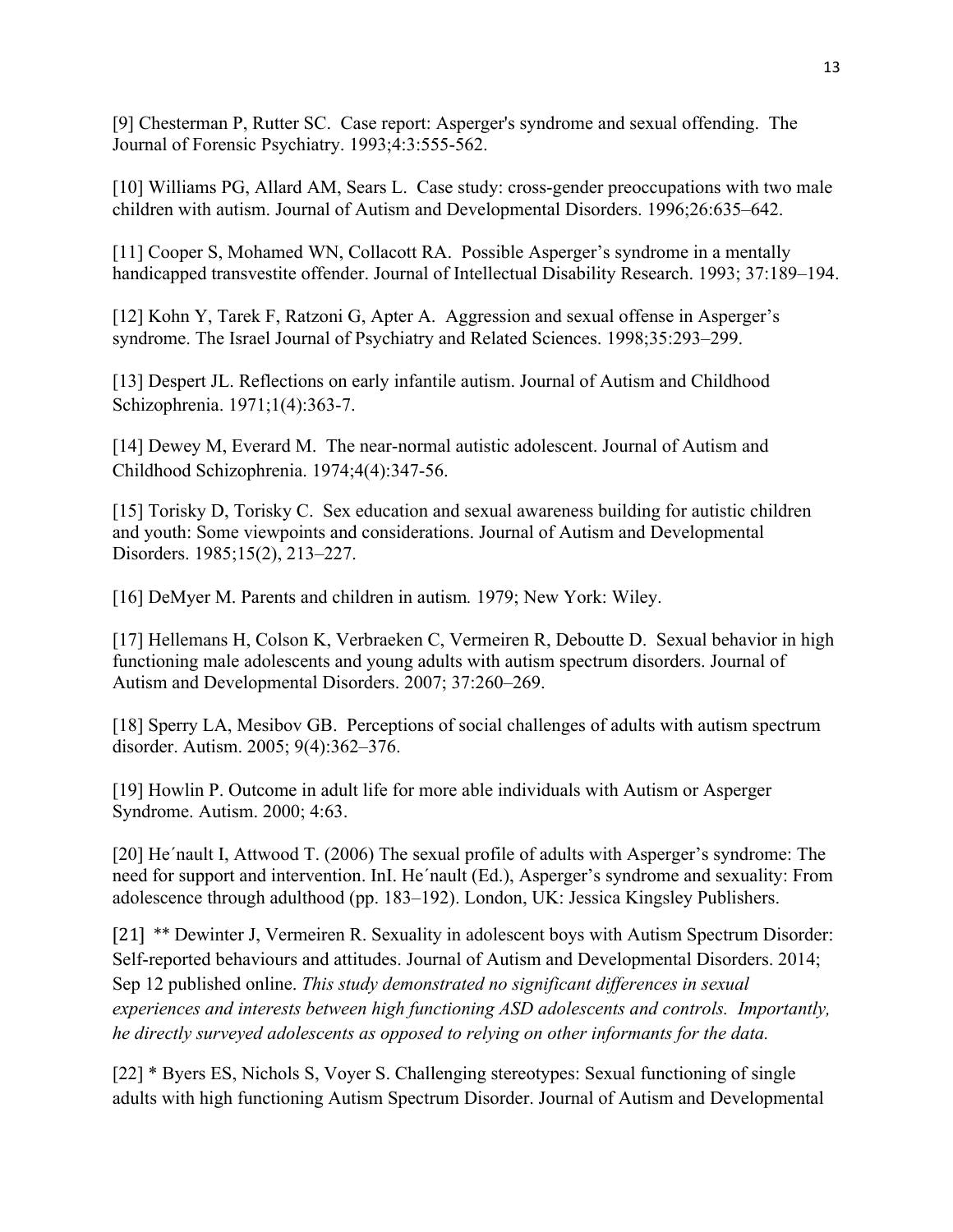Disorders. 2013;43:2617–2627. *Comparison of ASD adults by gender comported with known differences between males and females in terms of sexual arousability, solitary desire, and interest.*

[23] \* Brown-Lavoie S, Viecili M, Weiss J. Sexual knowledge and victimization in adults with Autism Spectrum Disorders. Journal of Autism and Developmental Disorders. 2014;44:2185– 2196. *This study revealed that as much as 75% of ASD individuals have been sexually coerced and/or abused by others and this was partly associated with having less sexual knowledge.*

[24] Mehzabin P, Stokes M. Self-assessed sexuality in young adults with high-functioning autism. Research in Autism Spectrum Disorders. 2011;5:614–621.

[25] Lai et al. A behavioral comparison of male and female adults with high functioning Autism Spectrum conditions. PLoS ONE. 2011;6(6): e20835.

[26] \* Gilmour L, Schalomon PM, Smith V. Sexuality in a community based sample of adults with autism spectrum disorder. Research in Autism Spectrum Disorders. 2012;6:313–318. *There were no significant differences in sexual experience and knowledge when comparing ASD to neurotypical adults.* 

[27] Cridland E, Jones S, Caputi P, Magee C. Being a girl in a boys' world: Investigating the experiences of girls with Autism Spectrum Disorders during adolescence. Journal of Autism and Developmental Disorders. 2014;44:1261–1274.

[28] Gantman A, Kapp S, Orenski K, Laugeson E. Social skills training for young adults with high-functioning Autism Spectrum Disorders: A randomized controlled pilot study. Journal of Autism and Developmental Disorders. 2012;42:1094–1103.

[29] \* Holmes L, Himle M. Brief report: Parent–child sexuality communication and Autism Spectrum Disorders. Journal of Autism and Developmental Disorders. 2014;44(11):2964-70. *This study revealed differences in how/whether parents choses to provide sexual education to their ASD children. Parents generally tended to omit information regarding socio-sexual relationship building and diversity of sexual behaviors.* 

[30] \*\* Ballan M. Parental perspectives of communication about sexuality in families of children with Autism Spectrum Disorders. Journal of Autism and Developmental Disorders. 2012;42:676–684. *Parents still find it challenging to know when their ASD child is ready for sexual education.* 

[31] Gougeon NA. Sexuality and autism: A critical review of selected literature using a socialrelational model of disability. American Journal of Sexuality Education. 2010;5:328–361.

[32] \*\* Dewinter J, Vermeiren R, Vanwesenbeeck I, van Nieuwenhuizen C. Autism and normative sexual development: A narrative review. Journal of Clinical Nursing. 2013;22:3467– 3483. *This study presents a thorough review of literature on sexuality in ASD.*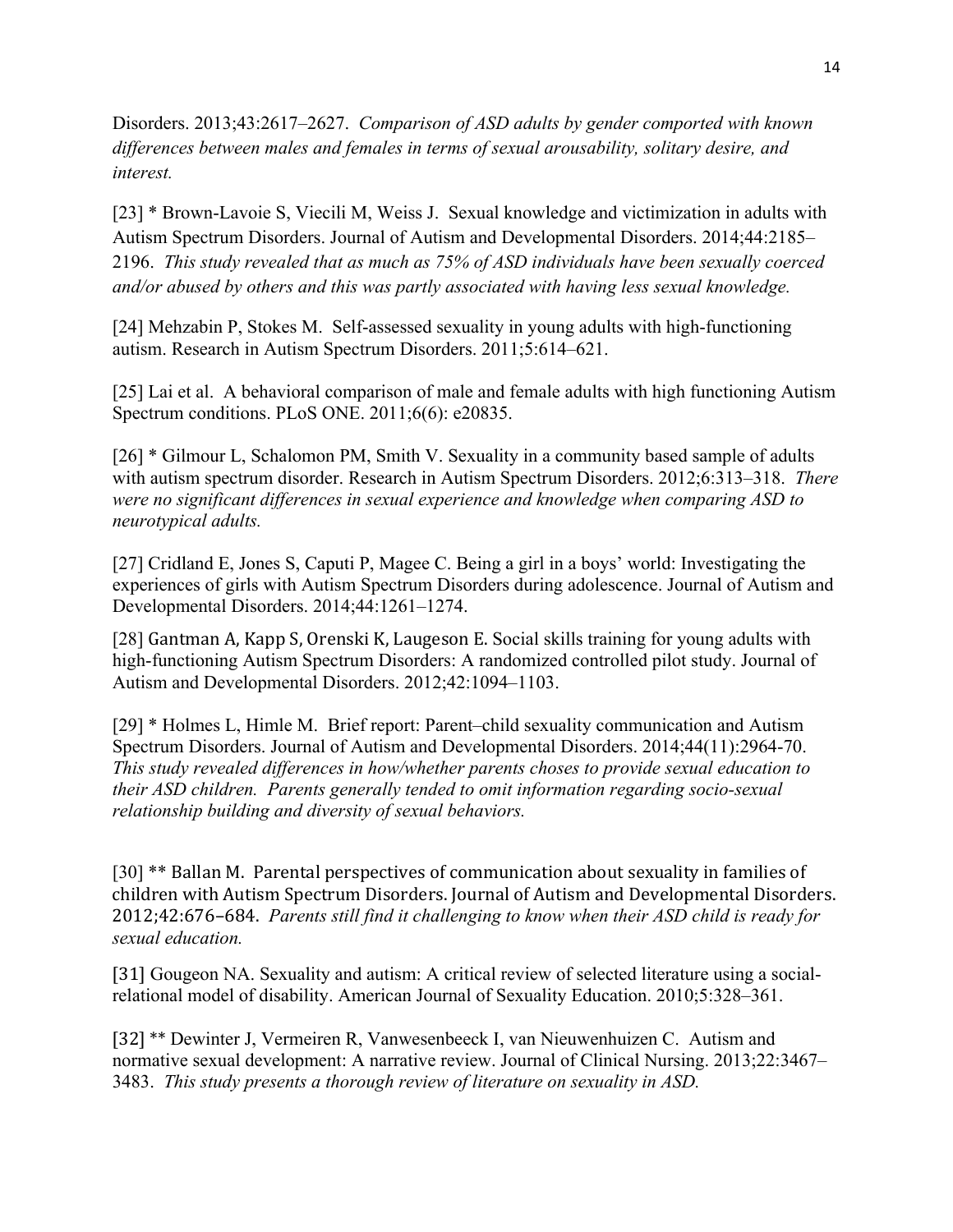[33] Wing L. Asperger's Syndrome: A clinical account. Psychological Medicine. 1981;11:115- 29.

[34] Edmonson S, McCombs KF, Wish B. What retarded adults believe about sex. American Journal of Mental Deficiency. 1979;84:11-18.

[35] Ludlow B. Contemporary issues in sexuality and mental retardation. Advances in Mental Retardation and Developmental Disabilities. 1991;4:1-26.

[36] Stokes M, Kaur A. High-functioning autism and sexuality: A parental perspective. Autism. 2005;9(3):266–289.

[37] Trotter E, Alderson K. University students' definitions of having sex, sexual partners, and virginity loss: the influence of participant gender, sexual experience, and contextual factors. The Canadian Journal of Human Sexuality. 2007;16(1-2):11-29.

[38] Bejerot S, Eriksson JM. Sexuality and gender role in Autism Spectrum Disorder: A case control study. PLoS ONE 2014;9(1): e87961.

[39] Chan LG, Saluja B. Sexual offending and improvement in autistic characteristics after acquired brain injury: A case report. The Australian and New Zealand Journal of Psychiatry. 2011;45:902–903.

[40] Coskun M, Mukaddes NM. Mirtazapine treatment in a subject with autistic disorder and fetishism. Journal of Child and Adolescent Psychopharmacology. 2008;18:206–209.

[41] Dozier CL, Iwata BA, Worsdell AS. Assessment and treatment of foot–shoe fetish displayed by a man with autism. Journal of Applied Behavior Analysis. 2011;44:133–37.

[42] Early MC, Erickson CA, Wink LK, McDougle CJ, Scott EL. Case report: 16-year-old male with autistic disorder with preoccupation with female feet. Journal of Autism and Developmental Disorders. 2012;42:1133–37.

[43] Milton J, Duggan C, Latham A, Egan V, Tantam D. Case history of co-morbid Asperger's syndrome and paraphilic behaviour. Medicine, Science and the Law. 2002;42:237–244.

[44] Müller J. Are Sadomasochism and Hypersexuality in Autism Linked to Amygdalohippocampal Lesion? Journal of Sexual Medicine. 2011;8:3241–3249.

[45] Murrie DC, Warren JI, Kristiansson M, Dietz PE. Asperger's Syndrome in forensic settings. International Journal of Forensic Mental Health. 2002;1(1):59-70.

[46] Ray F, Marks C, Bray-Garretson H. Challenges to treating adolescents with Asperger's Syndrome who are sexually abusive. Sexual Addiction & Compulsivity 2004;11:265–285.

[47] American Psychiatric Association. (2013). Diagnostic and Statistical Manual of Mental Disorders, Fifth Edition Text Revision (DSM-5). Washington D.C.: APA.